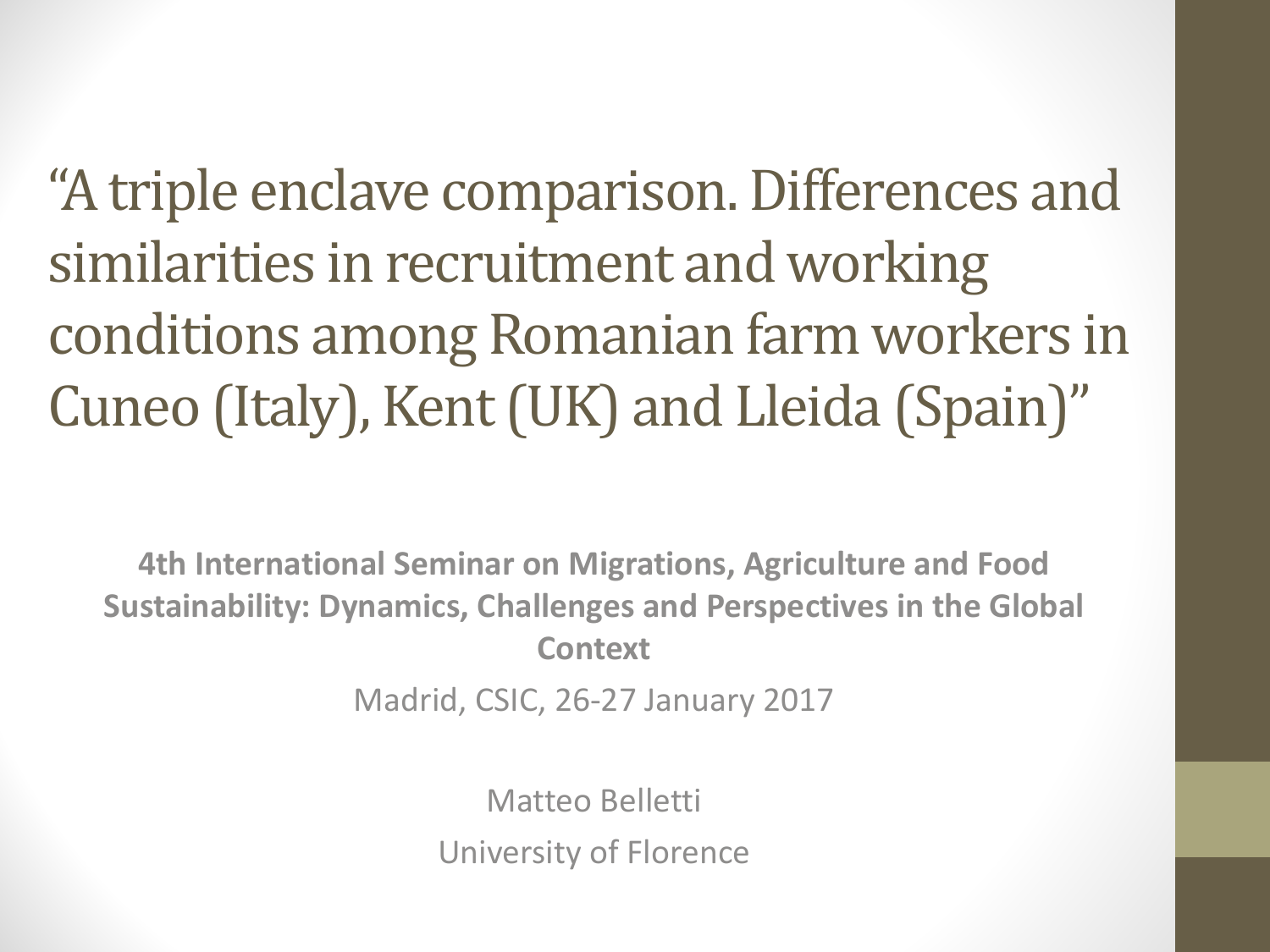# **Outline**

- Introduction
- 1. The Province of Cuneo (Piedmont Region, Italy)
	- Legal framework, agricultural context and focus on Romanian farm workers
- 2. The Province of Lleida (Catalunya, Spain)
	- Legal framework, agricultural context and focus on Romanian farm workers
- 3. Kent county (South East England, UK)
	- Legal framework, agricultural context and focus on Romanian farm workers
- Triple enclave comparison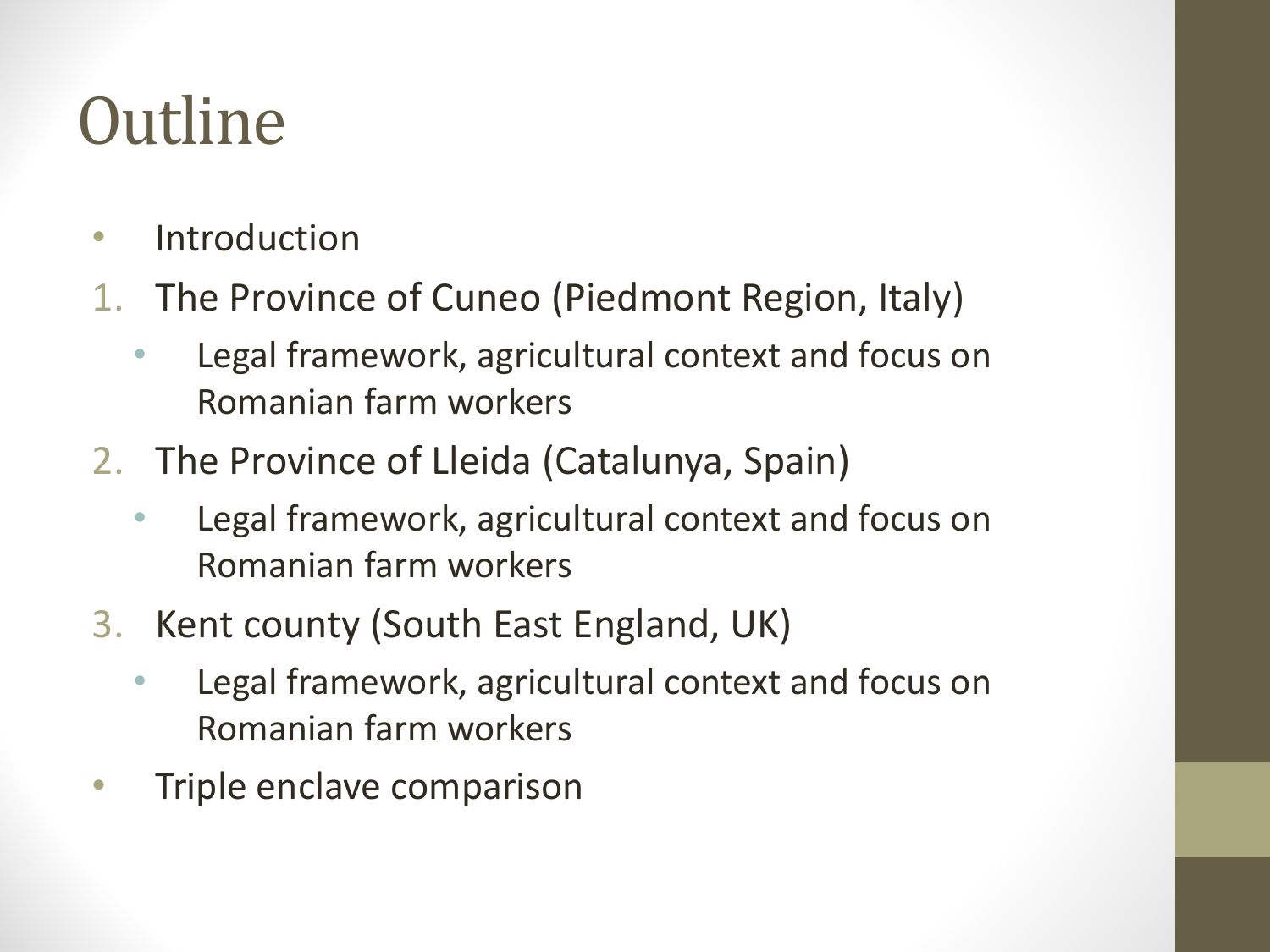# Introduction

- Methodology: Analysis of interviews conducted in the three enclaves (Cuneo, Lleida, Kent) within the Temper project concerning seasonal work in agriculture.
- Importance of focusing on agricultural enclaves instead of focusing on the national context analysis
- Focus on Romanian agricultural workers: working conditions, recruitment, migratory and working trajectories
- Differences after the 2007 entry of Romania in the European Union, and after policy changes that took place (closure or reduction concerning the use of programmes promoting seasonal work)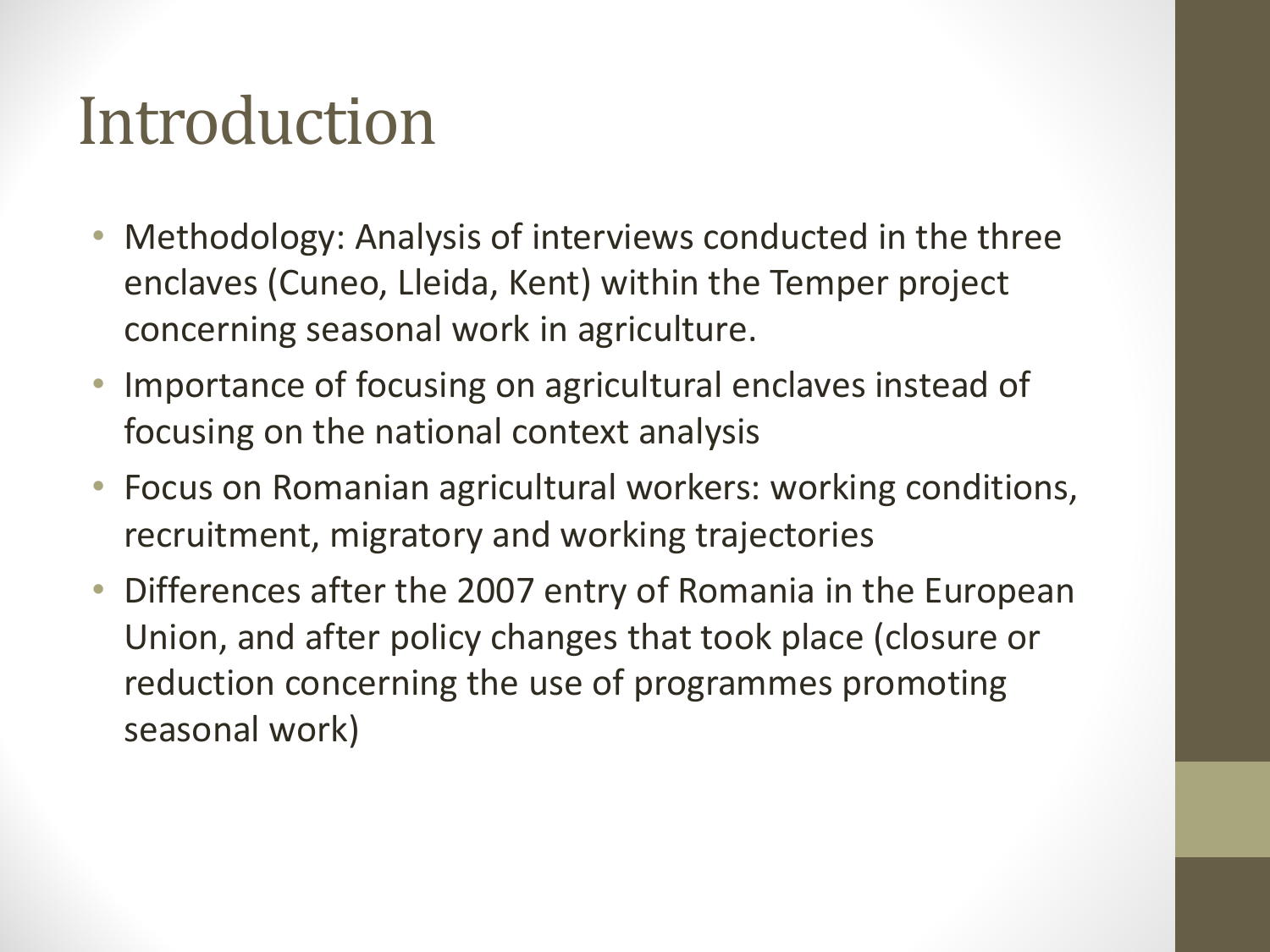## The Province of Cuneo (Piedmont Region, Italy)



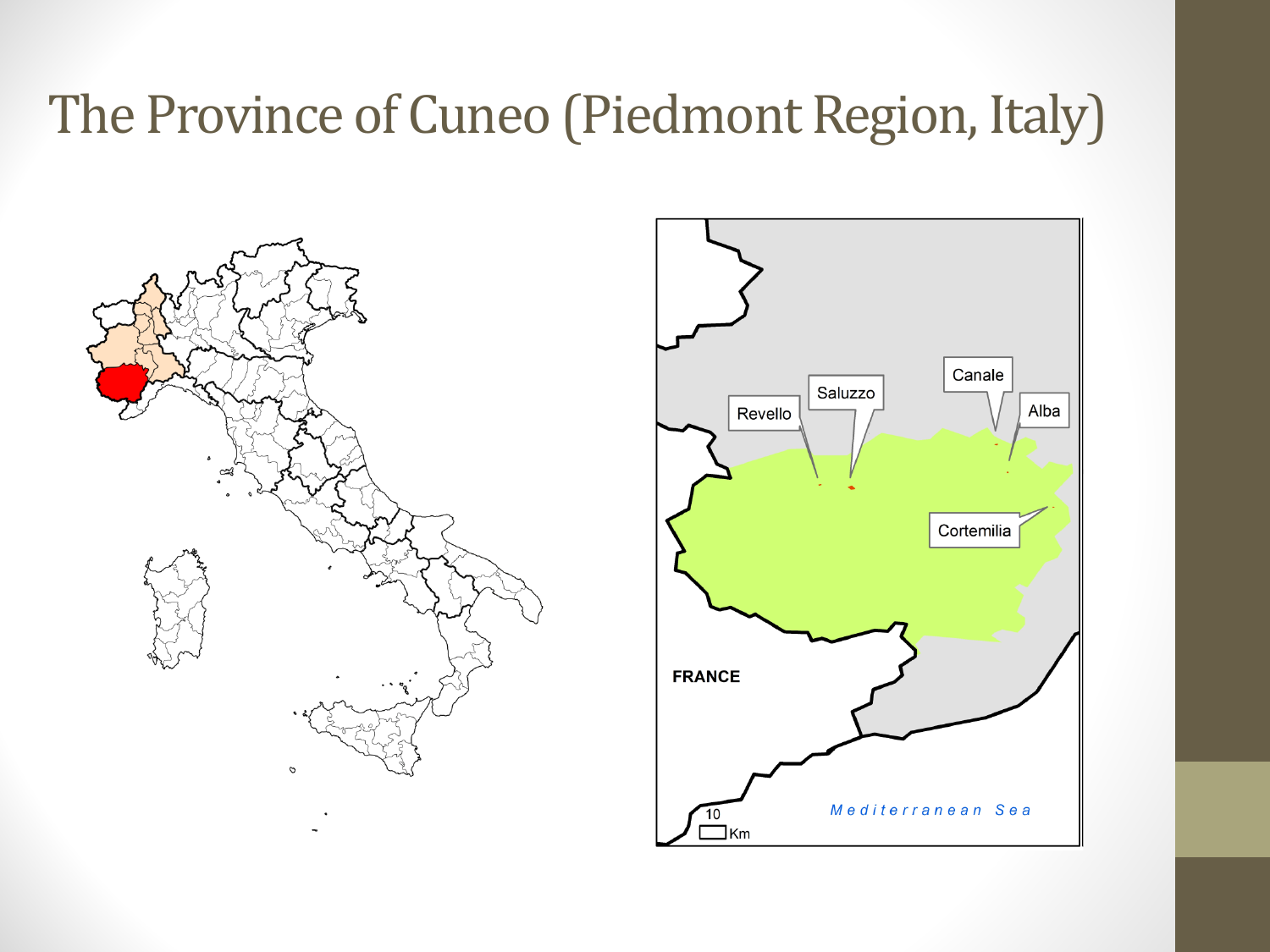## Agricultural context in the Province of Cuneo

Two specific areas in which the fieldwork has been conducted:

#### • **Area of Saluzzo**:

- Third most important area of fruit production in Italy (mainly peaches, apples, kiwi)
- Agricultural season from June to November without interruption

#### • **Area of Langhe Roero**:

- Production of wine and hazelnuts
- Discontinuous agricultural season, between February and April and between September and November
- High labour demand during season, centre of attraction for both foreign born and Italian labour force
- Lack of functioning national temporary programmes, promoting seasonal agricultural work and circularity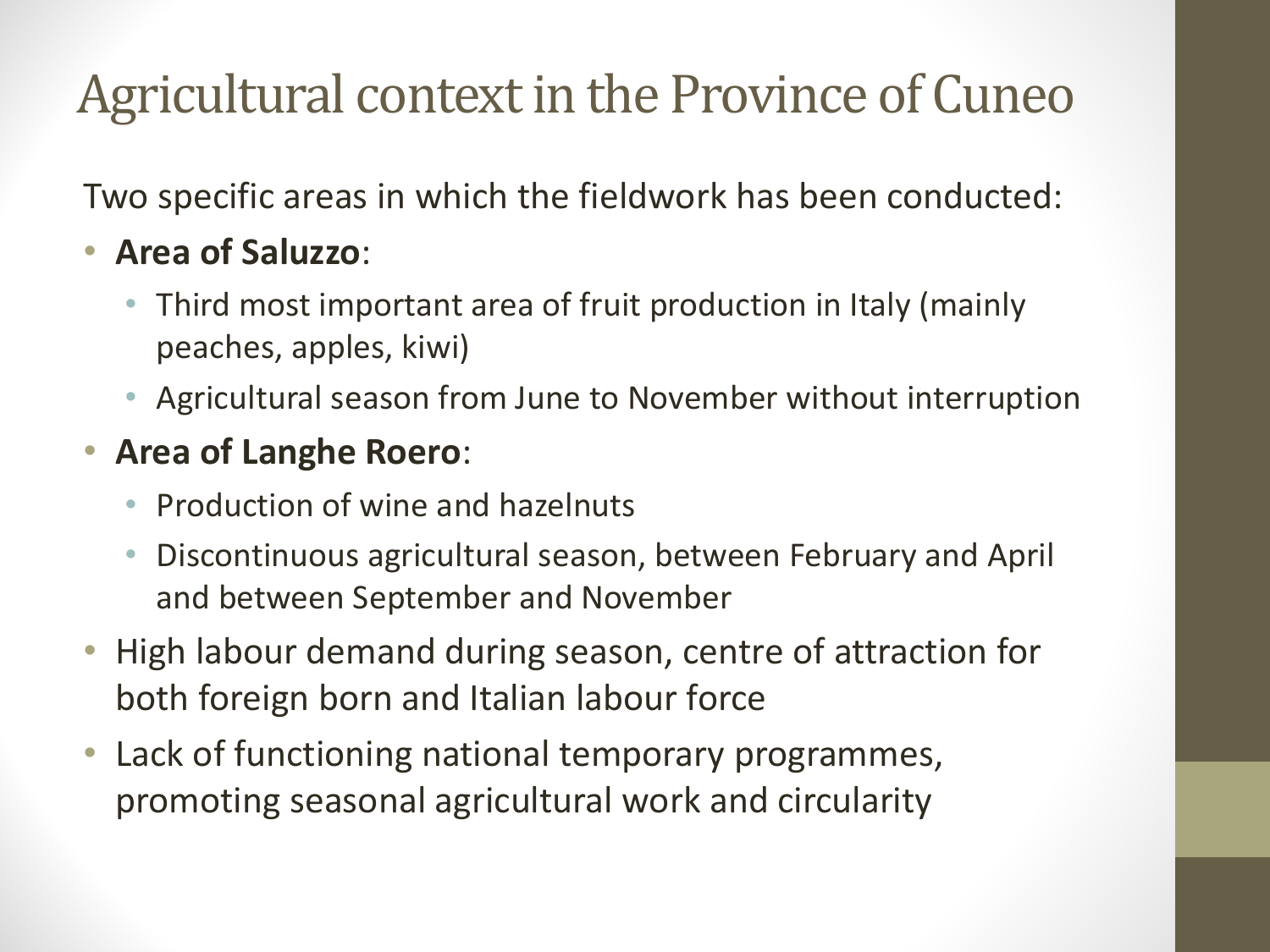## Characteristics of agricultural labour in Cuneo

- Fieldwork: 11 interviews to Romanian farm workers (Cristina Brovia)
- Romanians form the major portion of communitarian foreign workers in the Province of Cuneo. Being EU citizens, they have regular permits to stay in Italy, and others obtained the Italian citizenship
- Two typologies of Romanian agricultural workers according to interviews:
	- 1. Permanent workers, with long-term stay in Italy and often stable in the province of Cuneo since their first arrival.
		- longer stay, better integration, higher possibility to find jobs with better working conditions and longer period of employment (from seasonal harvest to control, packaging and storage, transformation, sometimes within the same company)
	- 2. Seasonal circular workers:
		- role of personal networks, allowing to move for short periods without having problems of accommodation (students during summer holidays)
		- private cooperatives, which act as a private intermediary between entrepreneurs and foreign farm workers. Also in case of cooperatives, workers arrive, thanks to private connections with other co-nationals.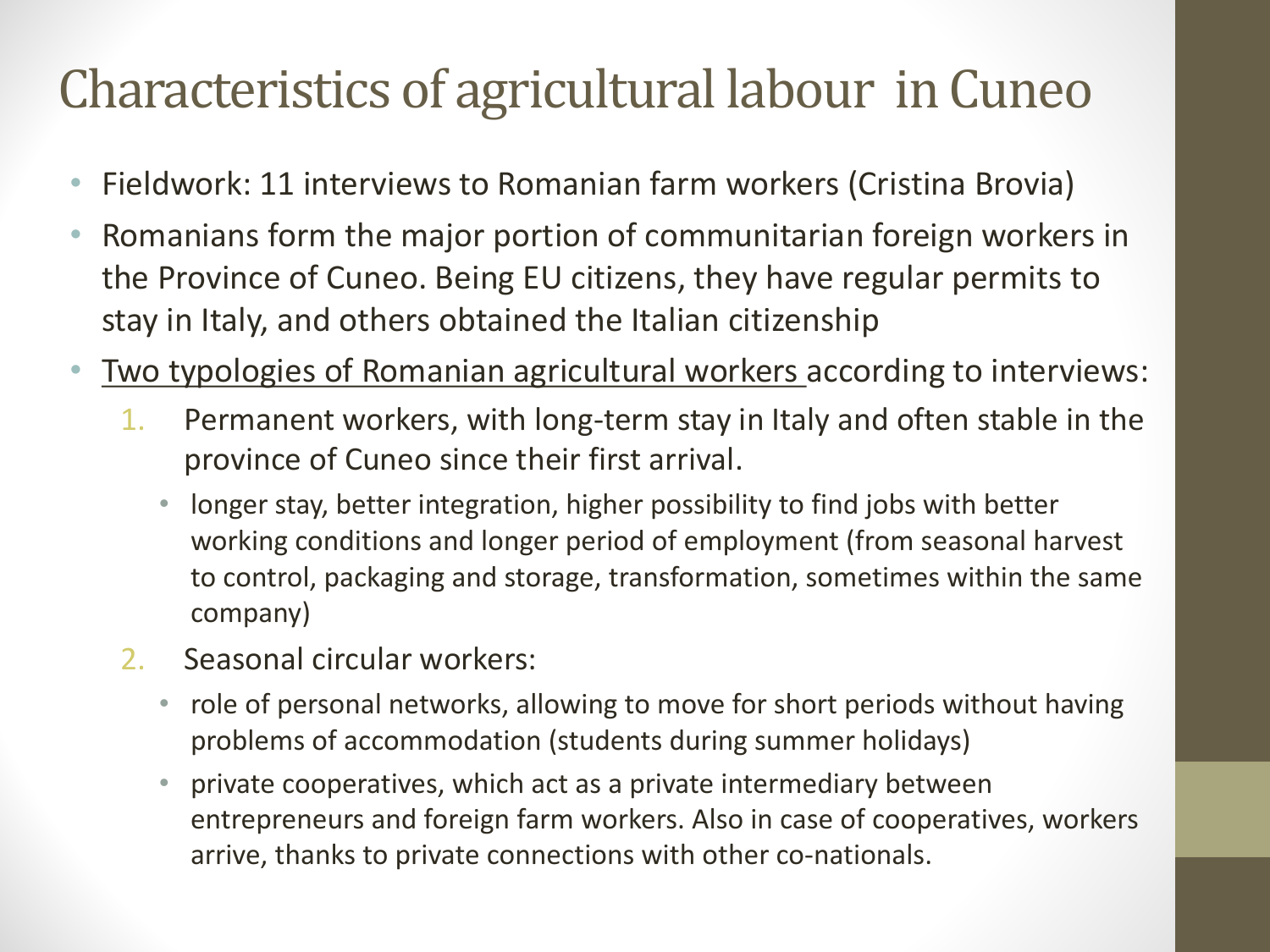## Working conditions according to interviewees

- Different opinions concerning the agricultural sector:
	- opportunity to improve living conditions
	- "refuge sector" because of its seasonality, precariousness and bad working conditions
- Seasonal contracts (1 to 6 months), one-year renewable contracts, and in a few cases permanent contracts (long-stay workers)
- "Grey-work": under-declaration of hours and/or days of work. Especially during seasonal harvest, employers mark between 4-5 and 10-15 working days per month, even if the effective days of work amount to at least 25 per month.
- 7-8 working hours per day for 5-6 working days per week, but during harvest up to 10-12 hours per day
- Average wage on a range of 5/7 Euros per hour
- Importance of personal network at destination in finding a job; informality between workers and employers, with the formers acting as guarantor for new incoming workers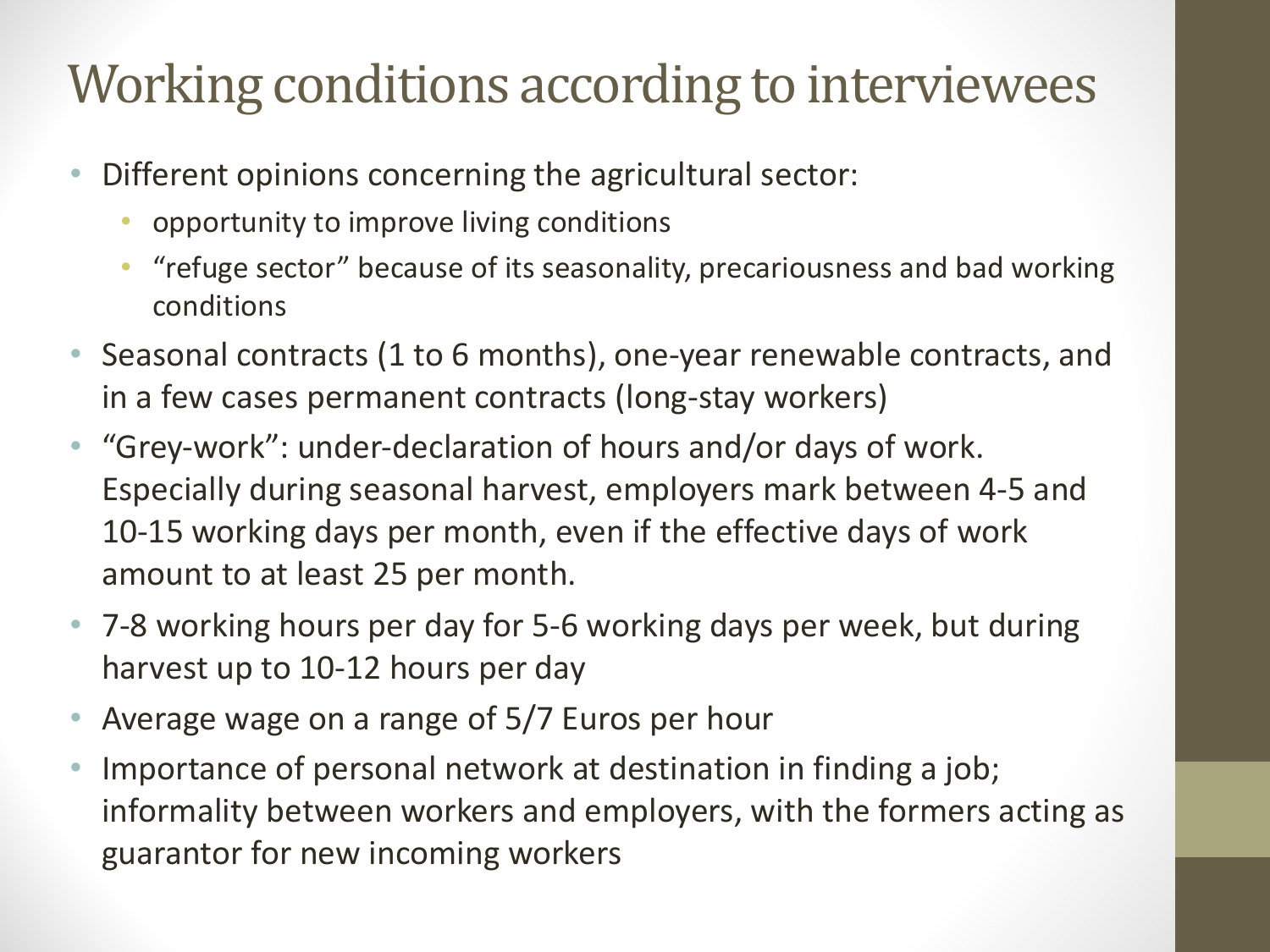### The Province of Lleida (Catalunya, Spain)



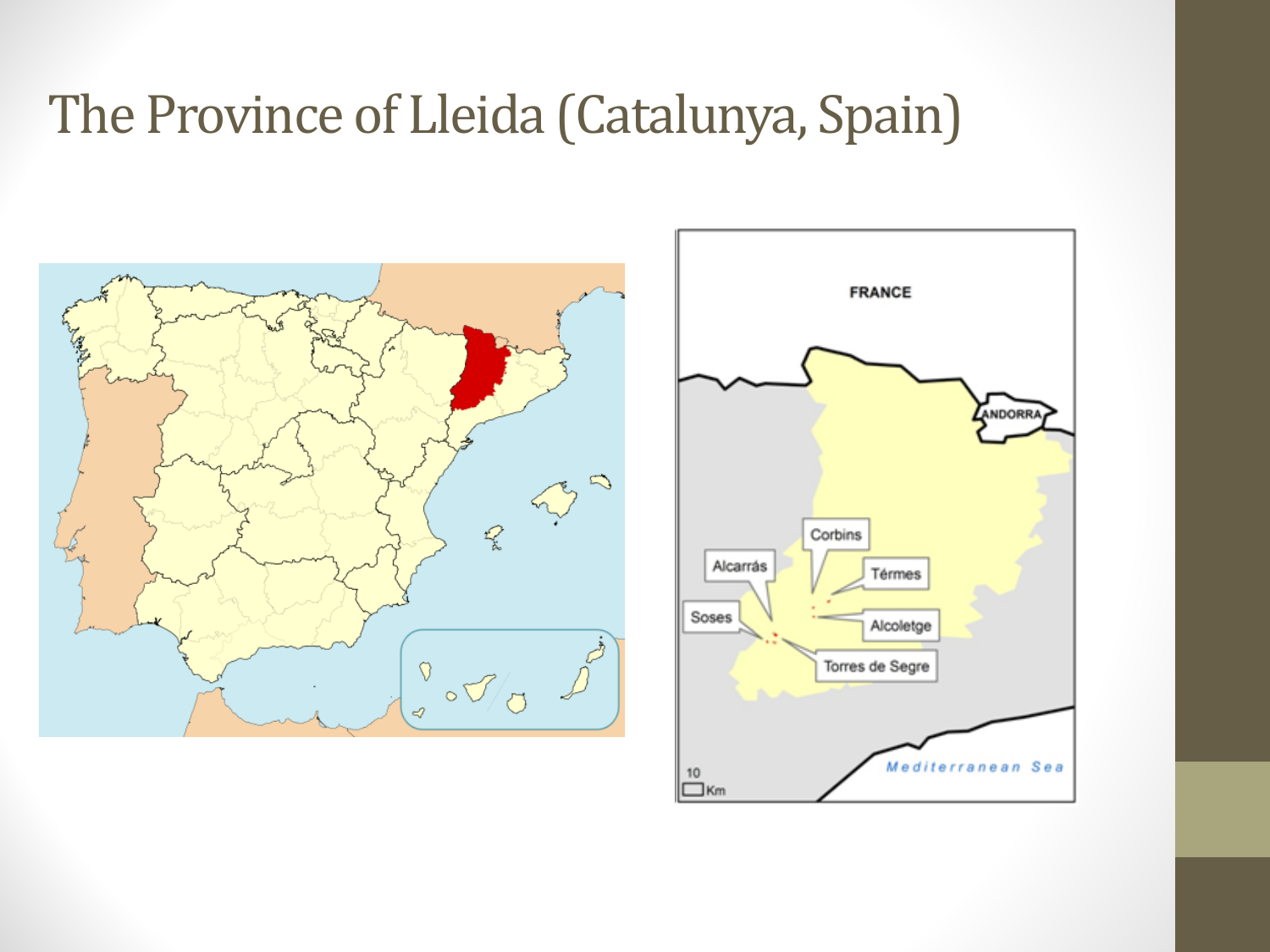## Agricultural and legal context in Lleida

- Lleida is one of leading provinces in the production of fresh fruit (pear, apple, peach, cherry, nectarine) in Europe
- Enormous dependency on the availability of workers, especially during harvest period (between June and October) up to around 8-9000 workers per day (Serra, 2015)
- Programme of recruitment of foreign seasonal workers in countries of origin, called *contratación en origen*, mainly used between 2003 and 2009 (permit with maximum duration of 9 months per year)
- In Lleida the programme has been especially implemented by the organization of agricultural businesses *Unió de Pagesos*, with a maximum of 6000 workers in 2007 (Diaz *et al.*, 2013). Since 2009 only 300 persons per year are hired, most of them coming from Colombia (Serra, 2015).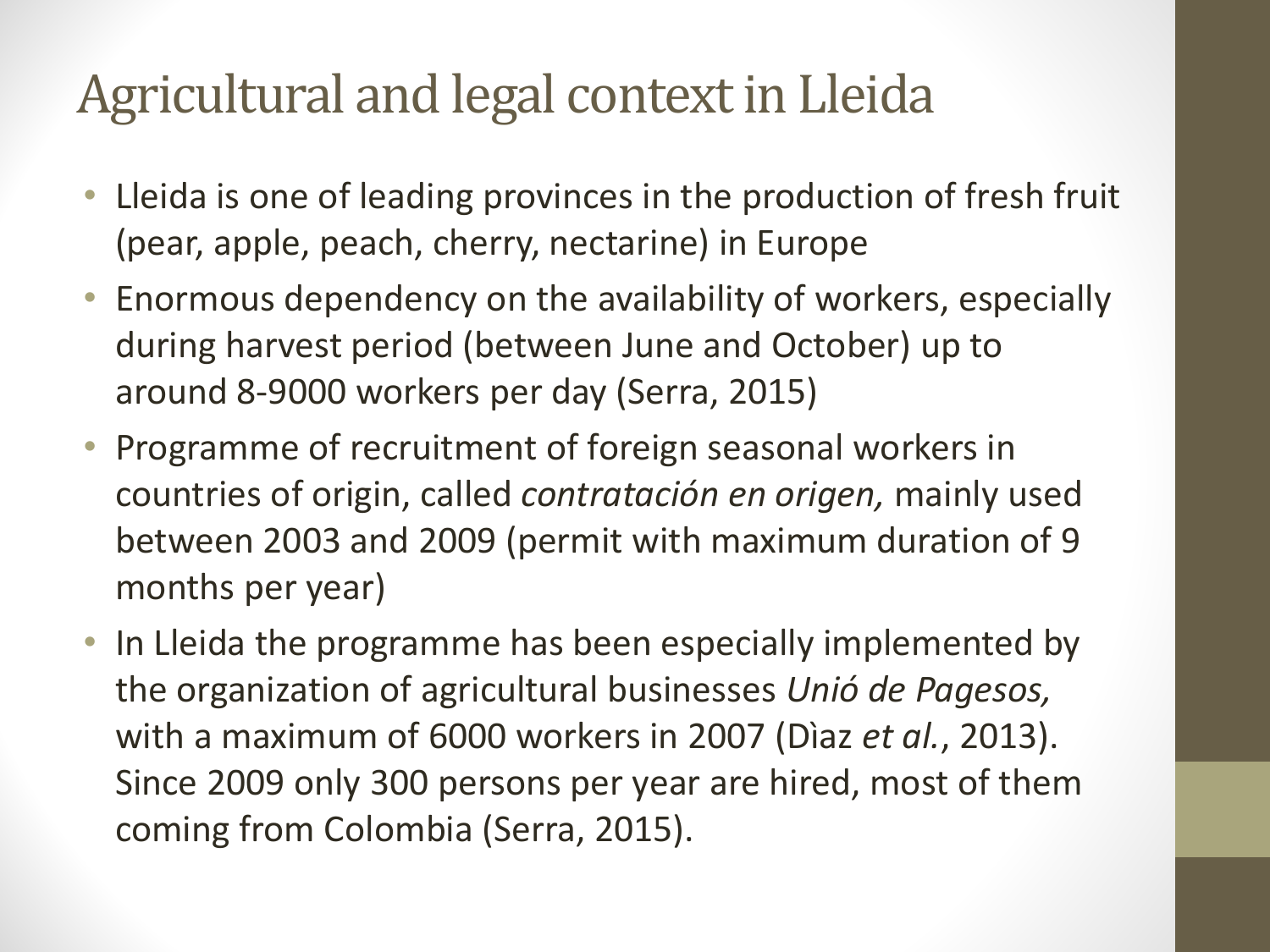## Agricultural and legal context in Lleida (2)

- Main motivations of the progressive decline of the programme:
	- New legal status of Romanians within the EU: they keep coming thanks to previously built personal network or finding jobs through TEAs or employment private agencies of growers associations
	- Economic crisis: due to the availability of unemployed permanent resident immigrants and national workers, the need to hire from third countries has been reduced
- At national level, Romanians received the most permits during the programme, accounting for 63% of the total, followed distantly by workers from Poland, Bulgaria and Colombia
- Fieldwork: 11 interviews to Romanian farm workers (Serra, 2015)
- According to interviews, it is possible to find different "categories" of Romanian agricultural workers in the area of Lleida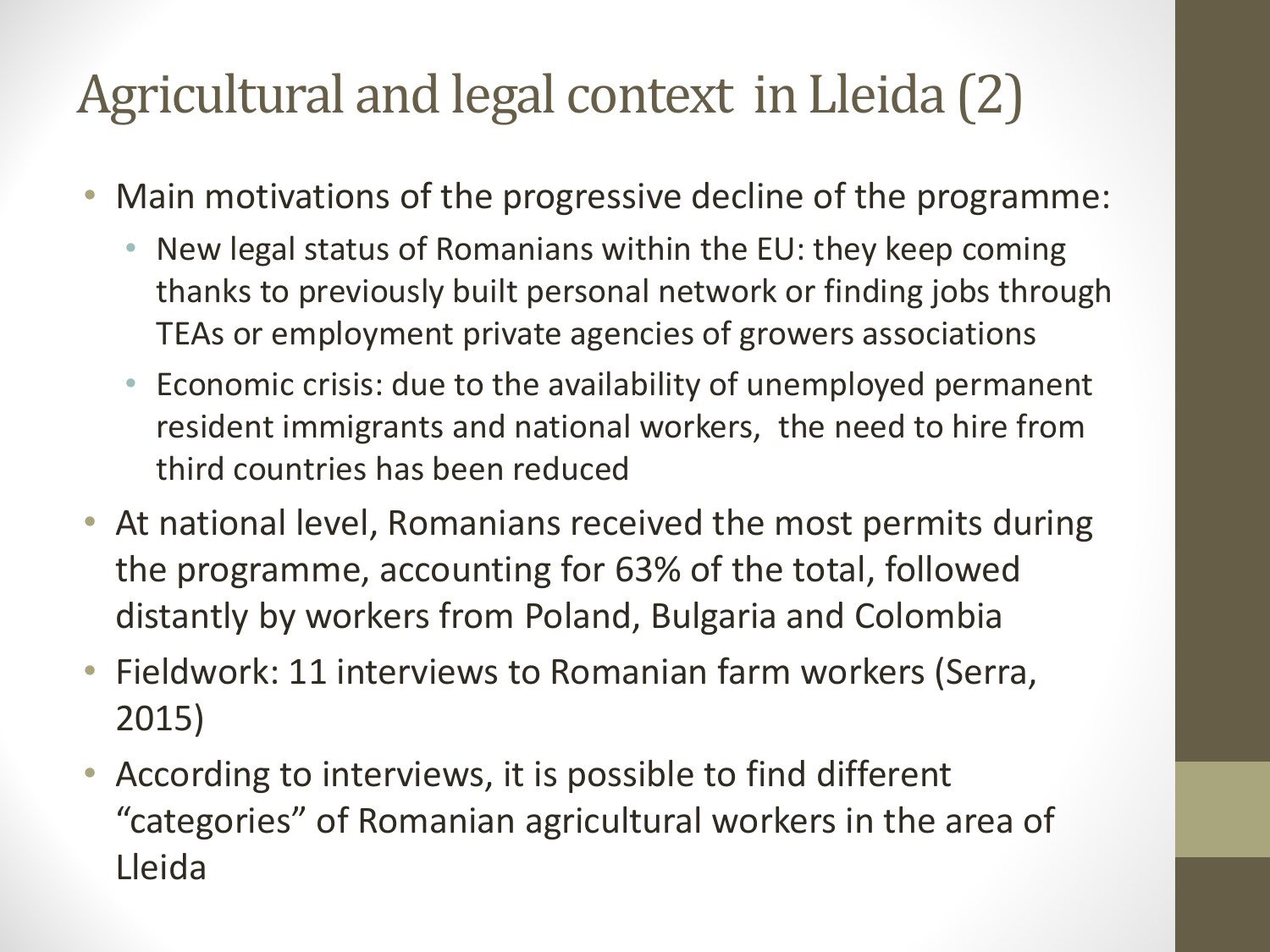#### "Categories" of Romanian agricultural workers in Lleida

- 1. Transition from scheme's induced circularity to spontaneous seasonal circularity
	- Delays in the payment of salaries, fewer number of working hours (4 to 7) hours per day), low salaries (4-5 euros per hour)
	- Informal intermediaries between workers and employers (*empresarios de cuadrillas*)
- 2. From seasonal circular immigrants to permanent workers (or long-<br>term temporary circular workers)
	- Long-term agricultural workers, often promoted from harvesting to managing and controlling tasks  $\rightarrow$  improvement in working conditions
	- Indefinite temporary/seasonal discontinuous contracts (*contratos fijos- discontinuos*)
- 3. Permanent immigrants working seasonally in the agricultural sector
	- "New" or "re-integrated" in the agricultural sector (*refuge sector*), thanks to informal social networks and previous personal contacts, as a result of the economic crisis and poor employment opportunities in constructions and services
	- Intra-national or intra-European labour trajectories as temporary workers, both in agricultural or other sectors . Pattern of transnational living.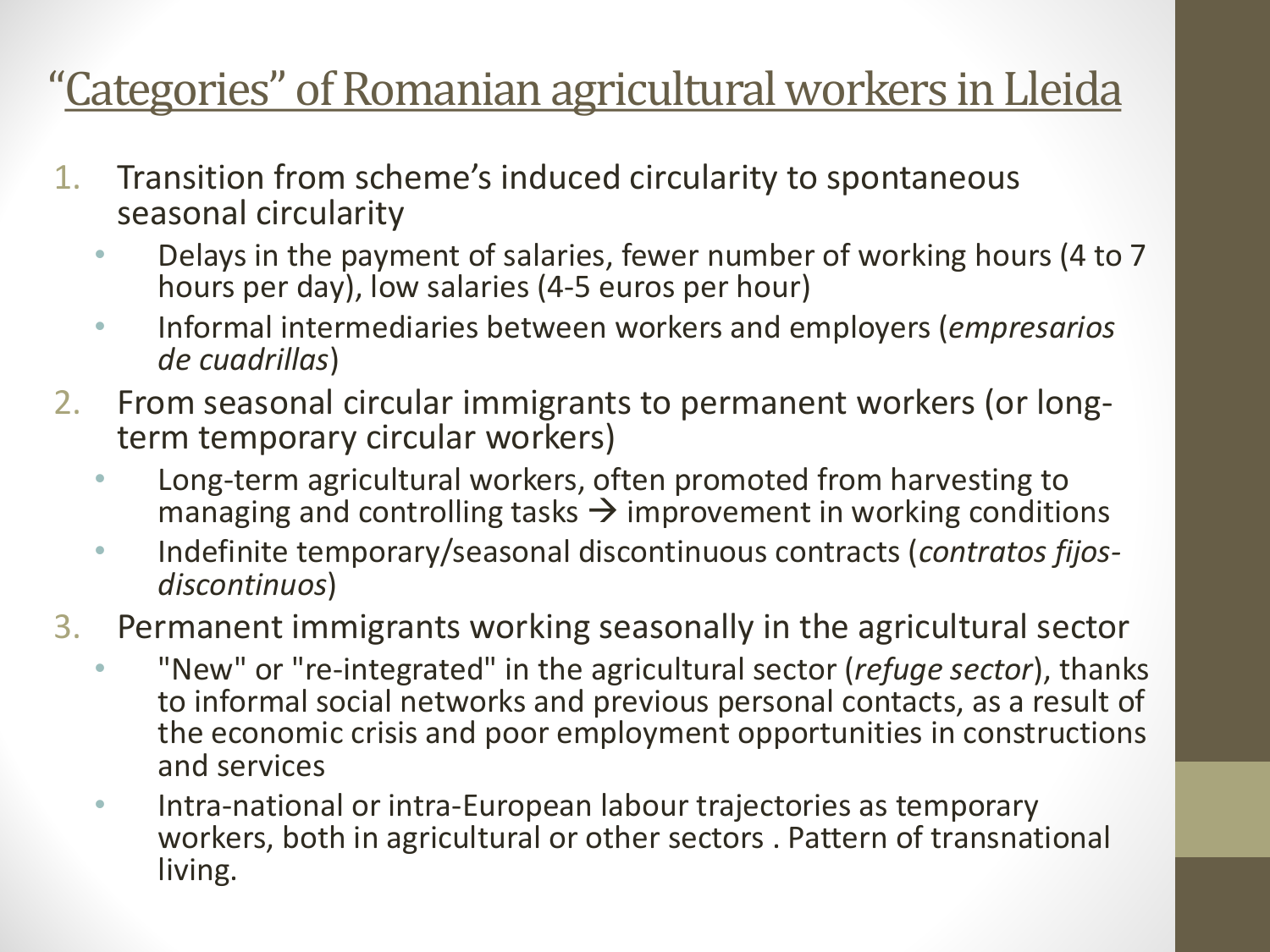### The Kent County (South East England, UK)



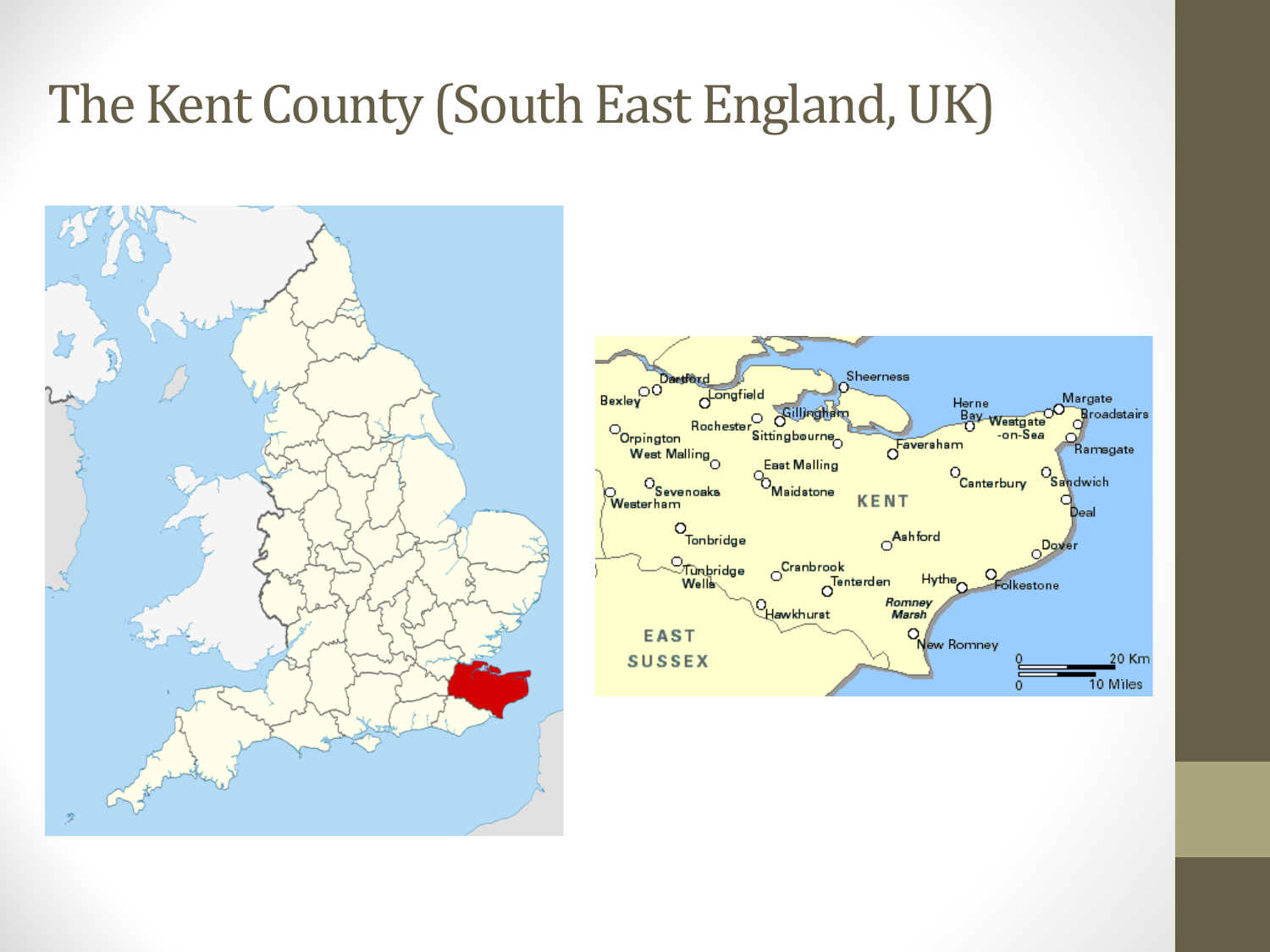## Agricultural and legal context in Kent

- In the UK SAWS scheme (programme for recruitment foreign seasonal workers) active until 2014
- 21 per cent of total workers hired through the SAWS scheme in UK were employed in Kent (Temper internal UK report by Erica Consterdine)
- Since 2008 SAWS fully restricted to Romanian & Bulgarian workers
- So...Romanian workers: change in status from seasonal migrant within the SAWS scheme, to European migrant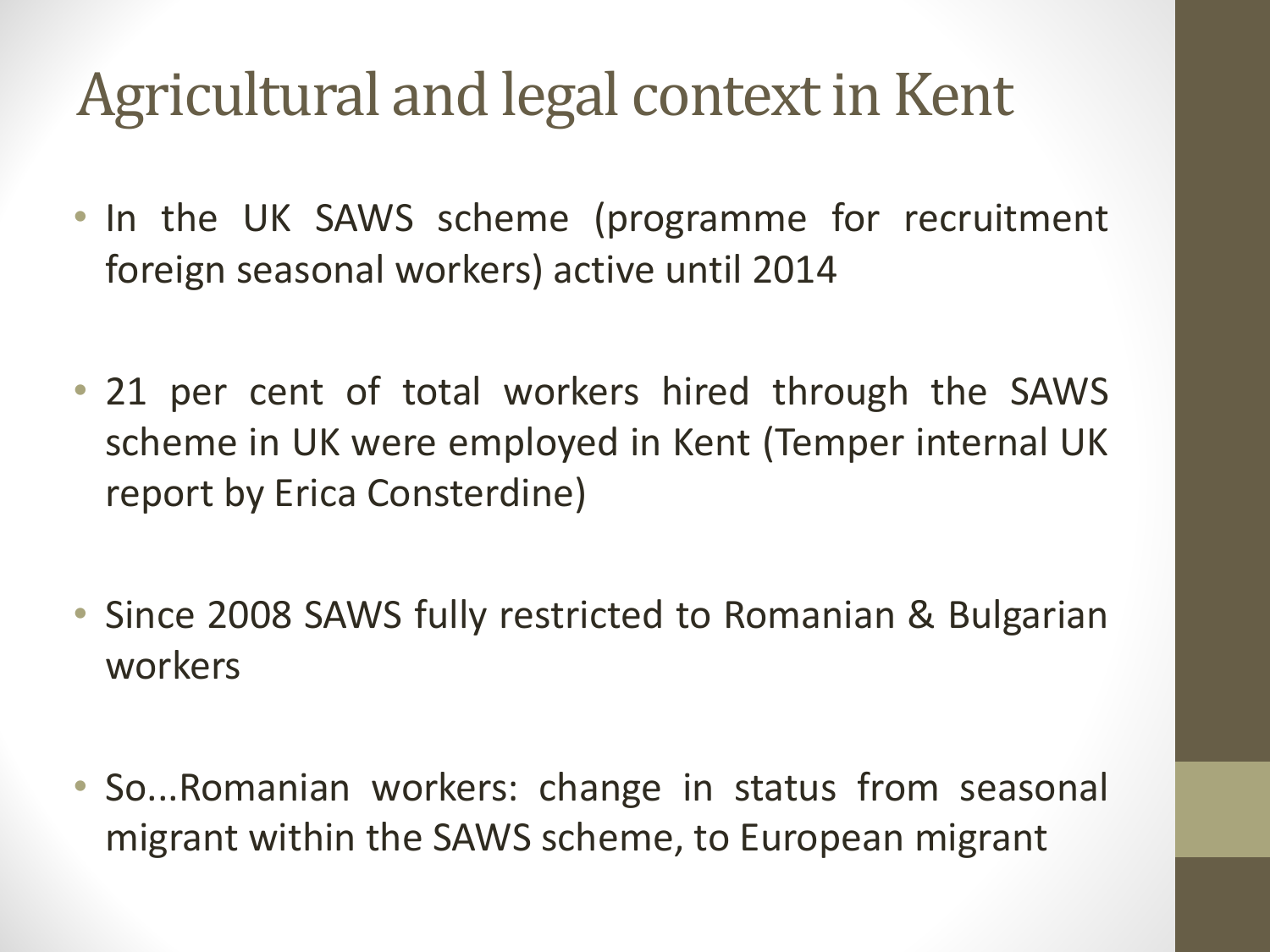## Characteristics of agricultural labour in Kent

- Fieldwork: 10 interviews to Romanian workers (Alex Urdea)
- The interviewees in Kent work for a multinational company, S&A, one of the largest independent soft fruit growers in Europe (berries, asparagus). S&A is employing over 1000 seasonal workers each year
- Within the SAWS scheme the period of stay of Romanian farm workers was limited to a maximum of 6 months. Nowadays almost the majority of the interviewees are staying in the UK for longer periods, up to 8-10 months, trying to improve their earnings and savings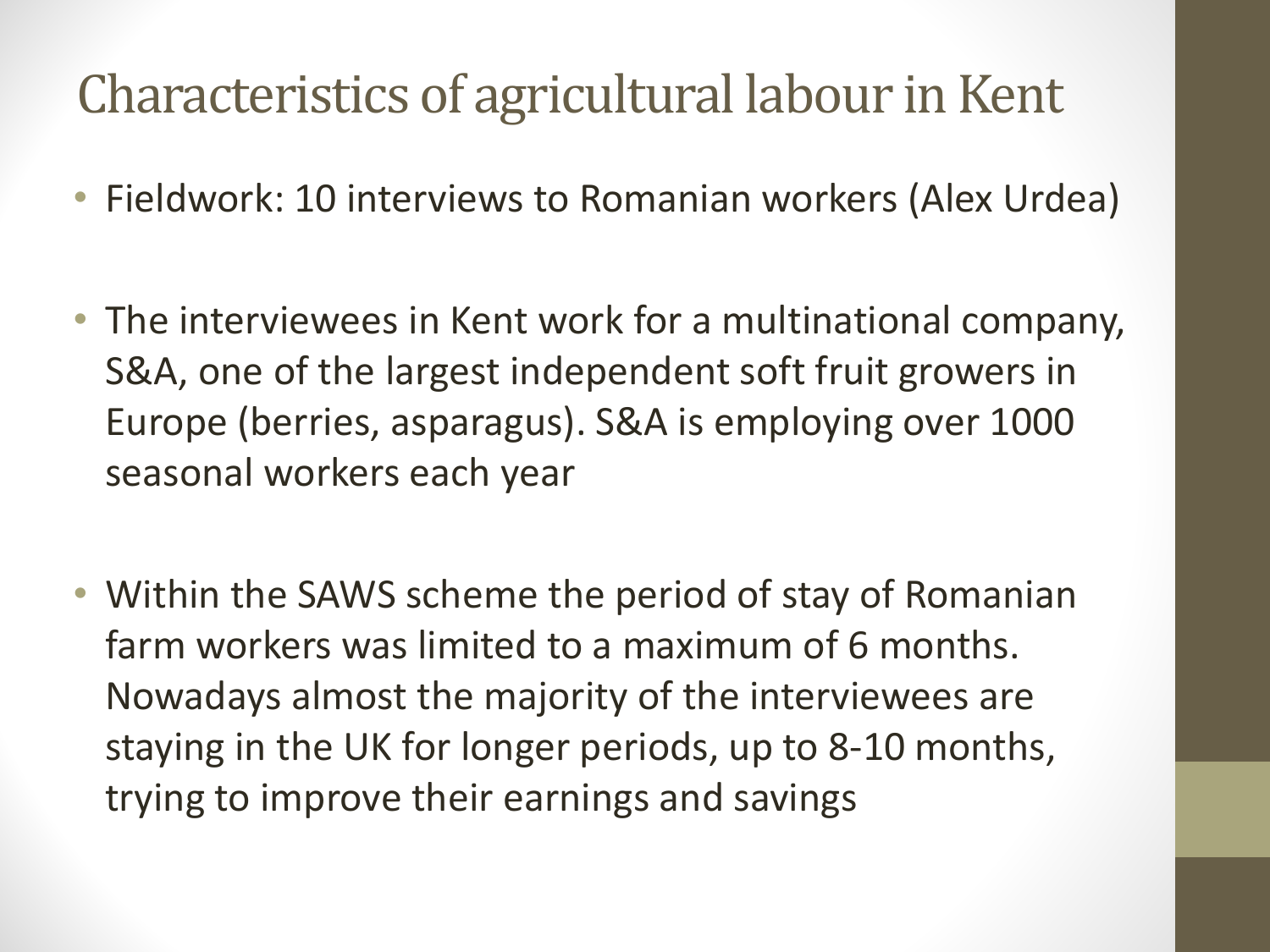## <u>"Categories" of agricultural workers in Kent</u>

- 1. From seasonal circular workers to permanent residents
	- First time as seasonal pickers within SAWS scheme. Circular migration for several years: 6 months UK, 6 months Romania
	- Some of them have been promoted as supervisors or managers becoming permanent and full-time workers
	- **Promotion opportunities within the same company changed the** migration project, propelling settlement
- 2. Circular seasonal workers with short-term migration projects
	- Young Romanian workers (between 20 and 40), first arrival since 2014 after the closure of SAWS scheme
	- Importance of personal and familiar network, recruited by co-national managers and workers already in the UK. Recruitment process: online applications and interviews by operators in Romania.
	- Seasonal workers tend to prolong their stay to a higher number of months per year (up to 9-10 months), after their first stay period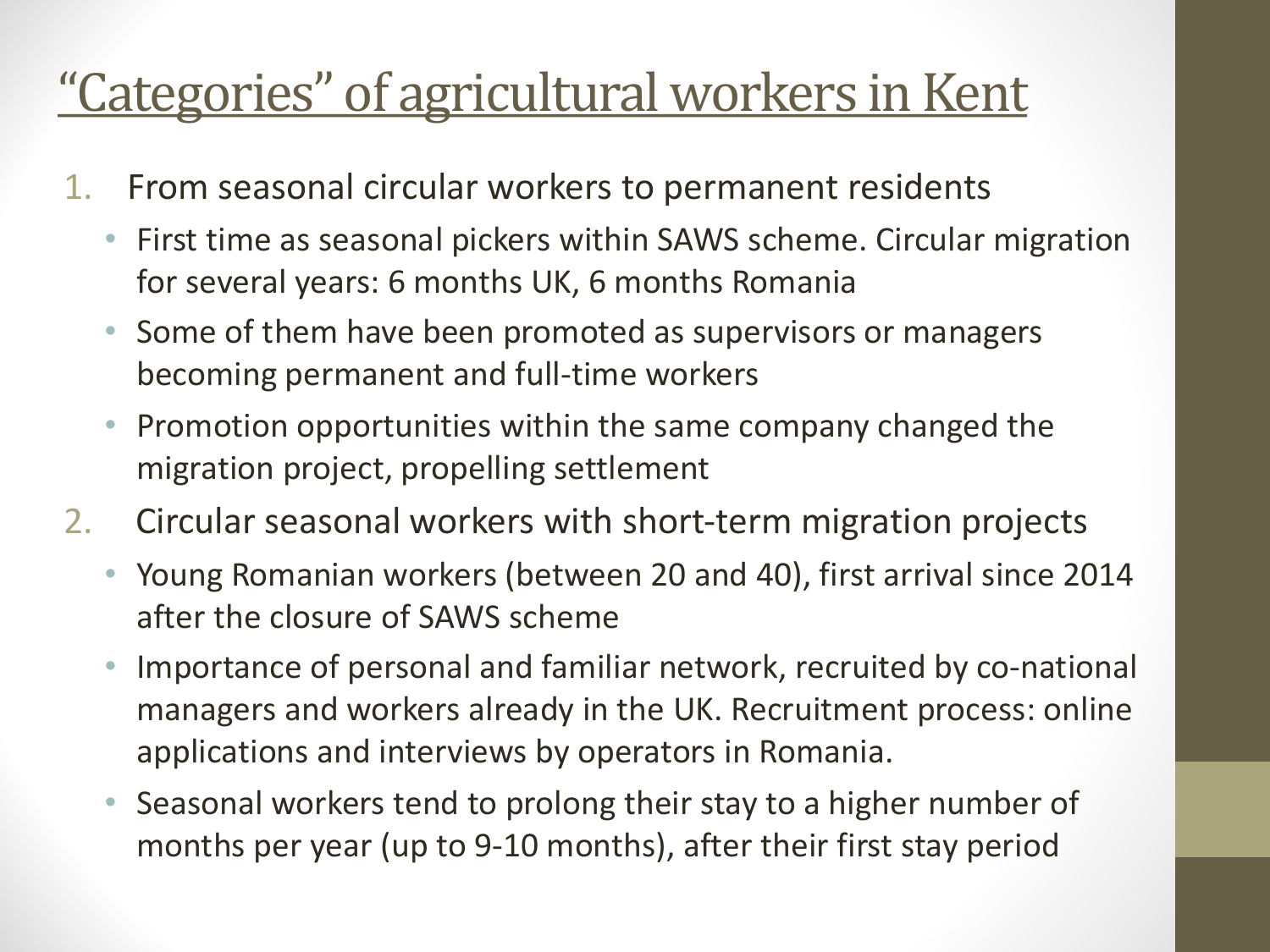## Working conditions of Kent's interviewees

- Flexible seasonal contracts:
	- last for up to 12 months
	- Working days and hours are variable. Usually 5-6 days per week and 6-8 hours per day (up to a maximum of 60 hours according to the UK legislation)
	- Rest days are allocated by harvest managers and are at least 2 in a 14 days period.
- Payment is 7.2 pounds per hour (UK National Living Wage at the agriculture sector), but is requested to pick a minimum quota of 20 kilos per hour (or number of trays):
	- A bonus is set for the ones that reach the highest number of kilos per hour allowing workers to earn up to 11-12 pounds per hour
	- If unable to accomplish this minimum target per hour they would get some sanctions ["disciplinaries"] (after getting 3 "disciplinaries" one can be sent back to the country of origin)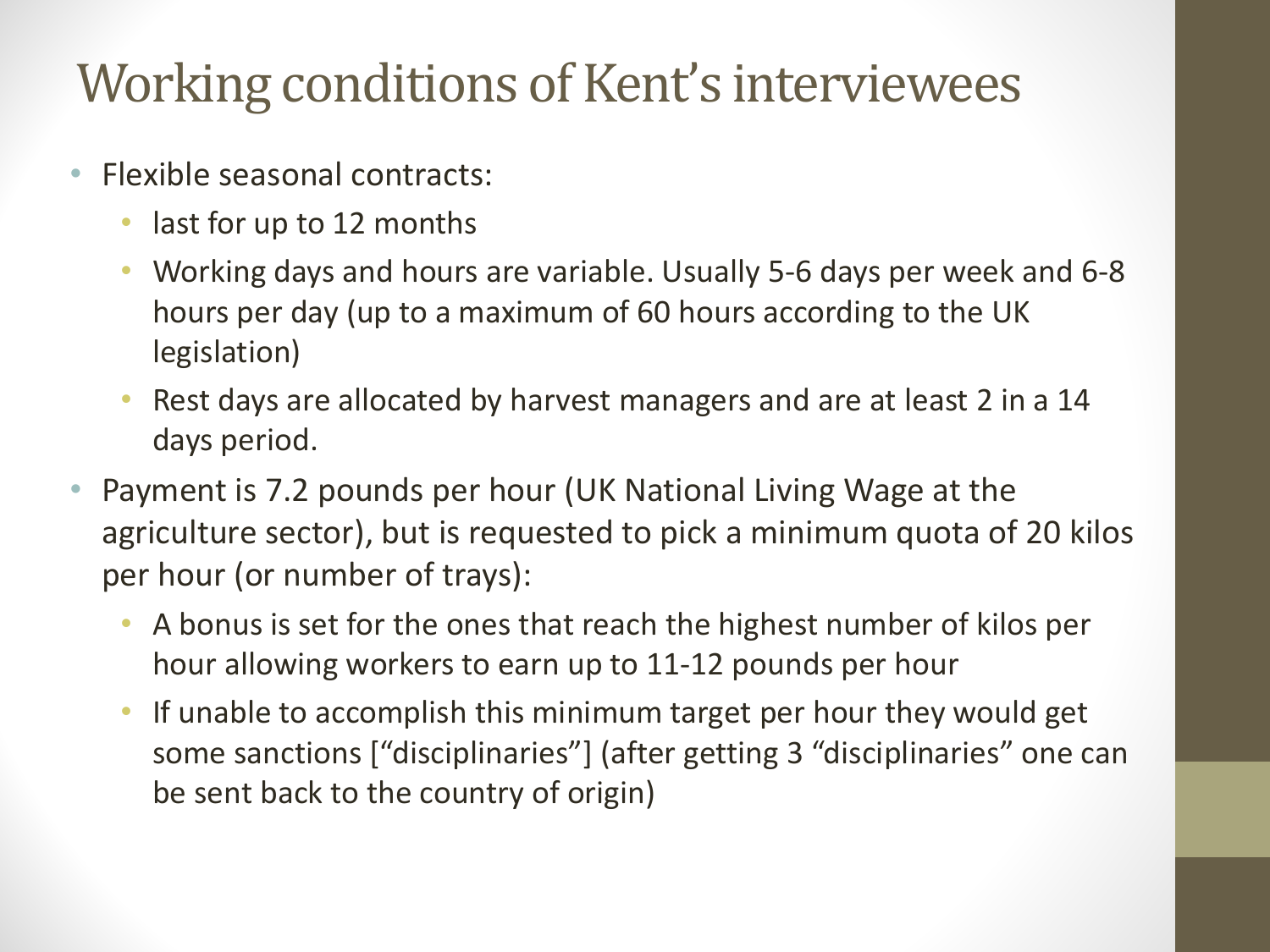## A comparison of the three case studies

- Typologies of workers are similar in the three case studies, although in Cuneo there seems to be less seasonal circular workers
- Longer period of stay usually corresponds to better working conditions
- With the closure (or scarce use) of seasonal recruitment programmes (SAWS scheme in UK and *contratacion en origen* in Spain):
	- Decrease in seasonal circular workers, increase of long-term circular or permanent workers and higher level of informality in recruitment
- Working conditions (hours and salaries) are not particularly different if related with cost of living of each country
- Tendency to over-recruitment and decrease working hours per workers (Kent and Lleida)  $\rightarrow$  increasing precariousness
- Exploitation of the most vulnerable harvesting workers: "grey-work" and informality in Cuneo; low salaries, delays in payment, and less working hours with respect to what agreed in Lleida; system of bonus/sanctions and variability of working hours/rest days in Kent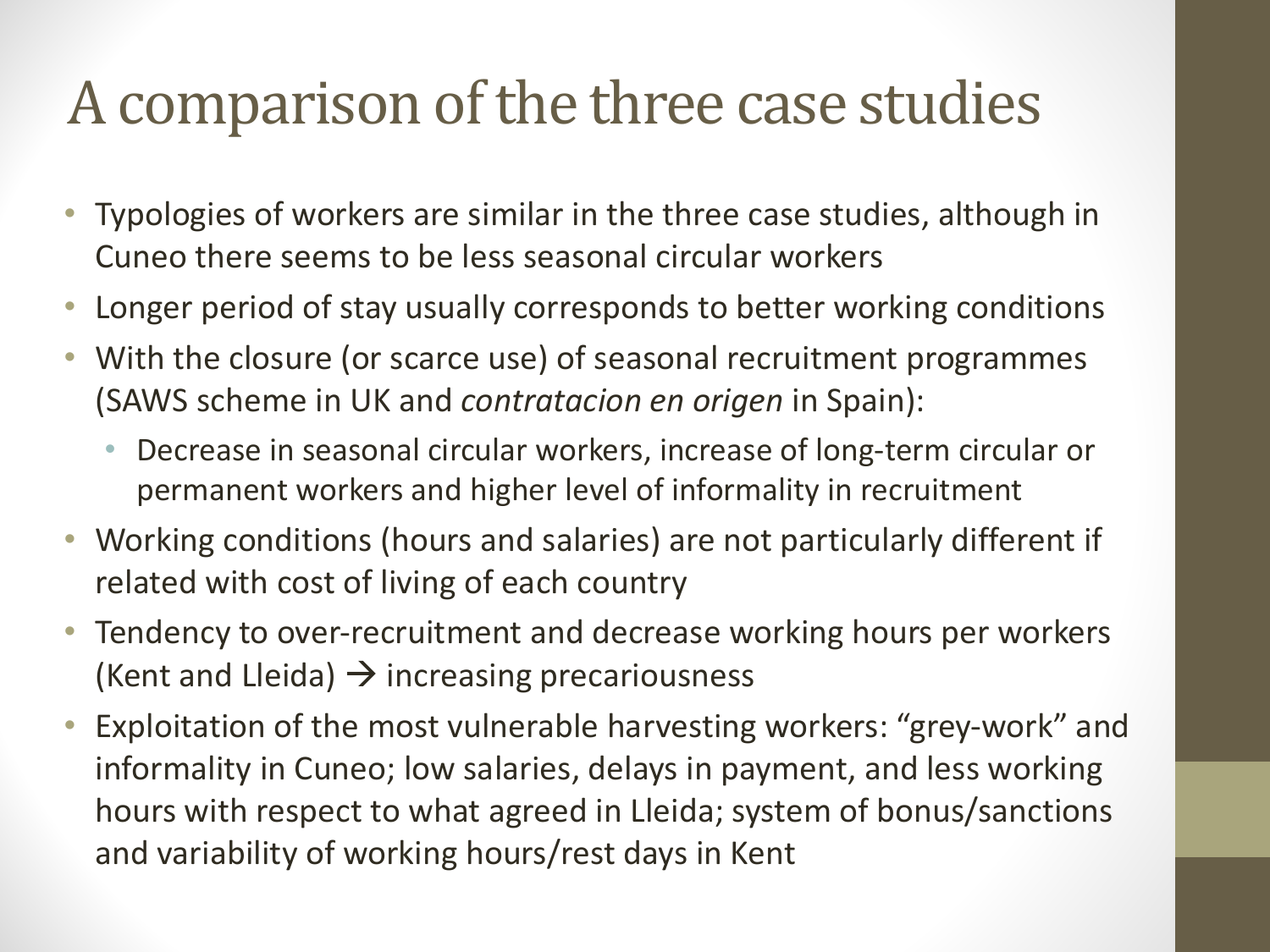# **Conclusions**

- Increasing liberalization and de-regulation in agricultural sector
- Worsening in working conditions concerning seasonal harvest workers, the ones which are easier to exploit due to their precariousness and vulnerability
- Foreign seasonal workers, despite the closure or the absence of functioning seasonal programmes, are still necessary in the agricultural sector because of their willingness to adjust to bad working conditions
- Cheap manpower is an intrinsic characteristic of the present globalized agricultural production process.